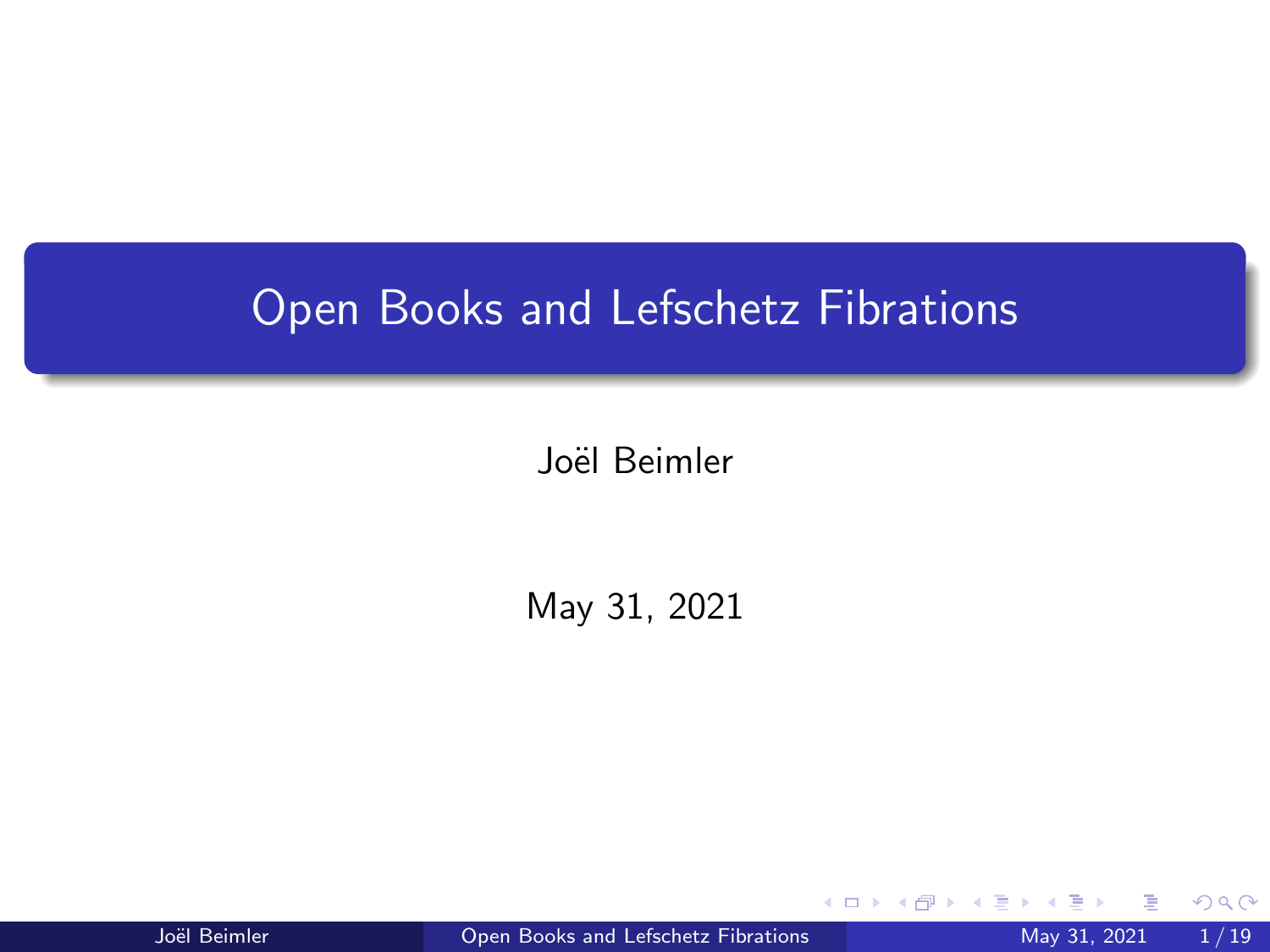- **•** Factor manifolds into lower dimensional ones
- **Contact invariant**
- Can read off some topological properties of a contact manifold from the associated open book decomposition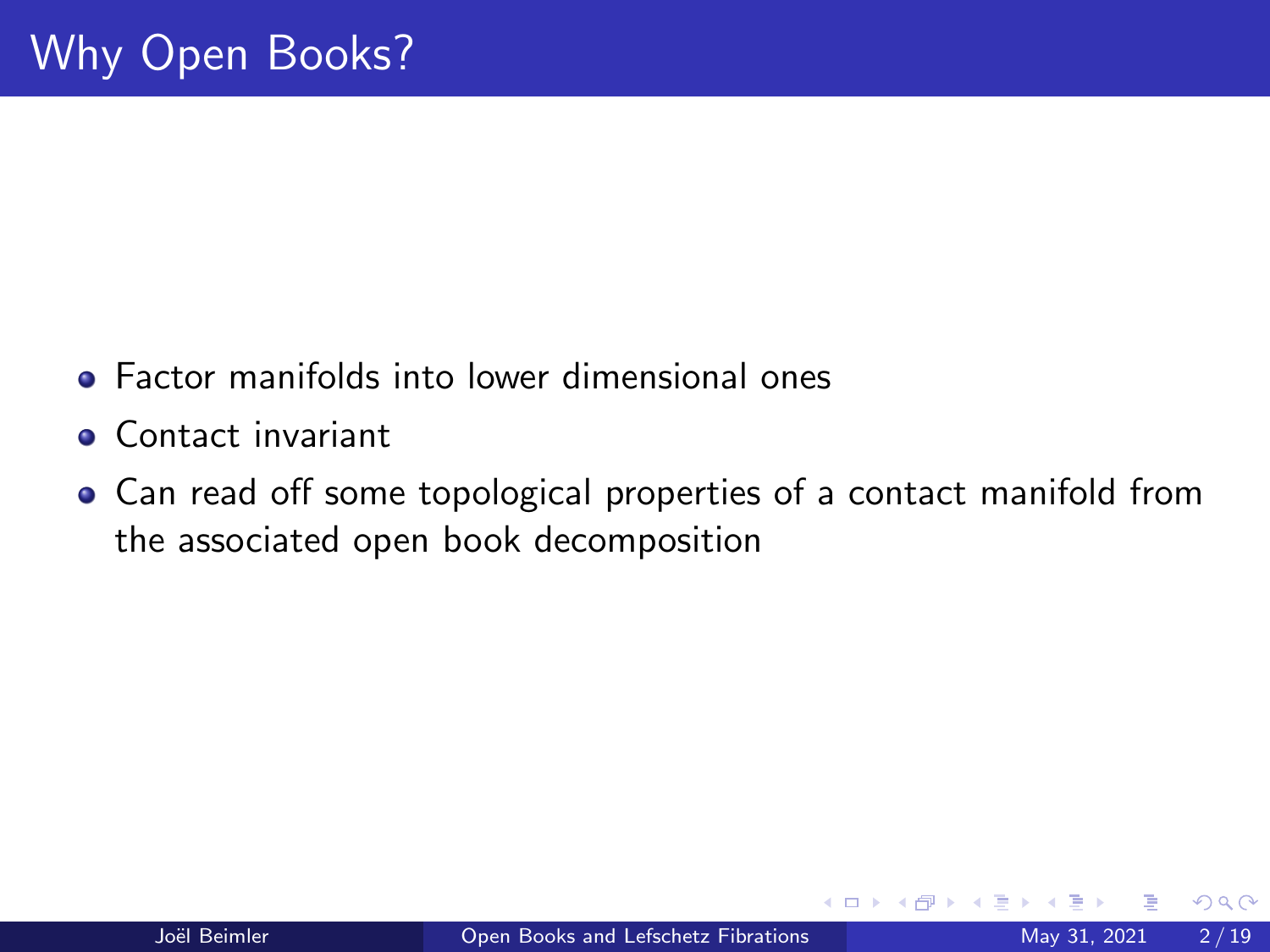## Definition

# An open book decomposition of a manifold  $M^n$  is a pair  $(B, \pi)$  for

- $B^{n-2}$  a codimension two submanifold with trivial normal bundle;
- $\pi : \mathcal{M} \setminus B \to \mathcal{S}^1$  a fibration such that on a tubular neighbourhood  $B\times \mathbb{D}^2$ , we have  $\pi(x,re^i\varphi)=\varphi$ .

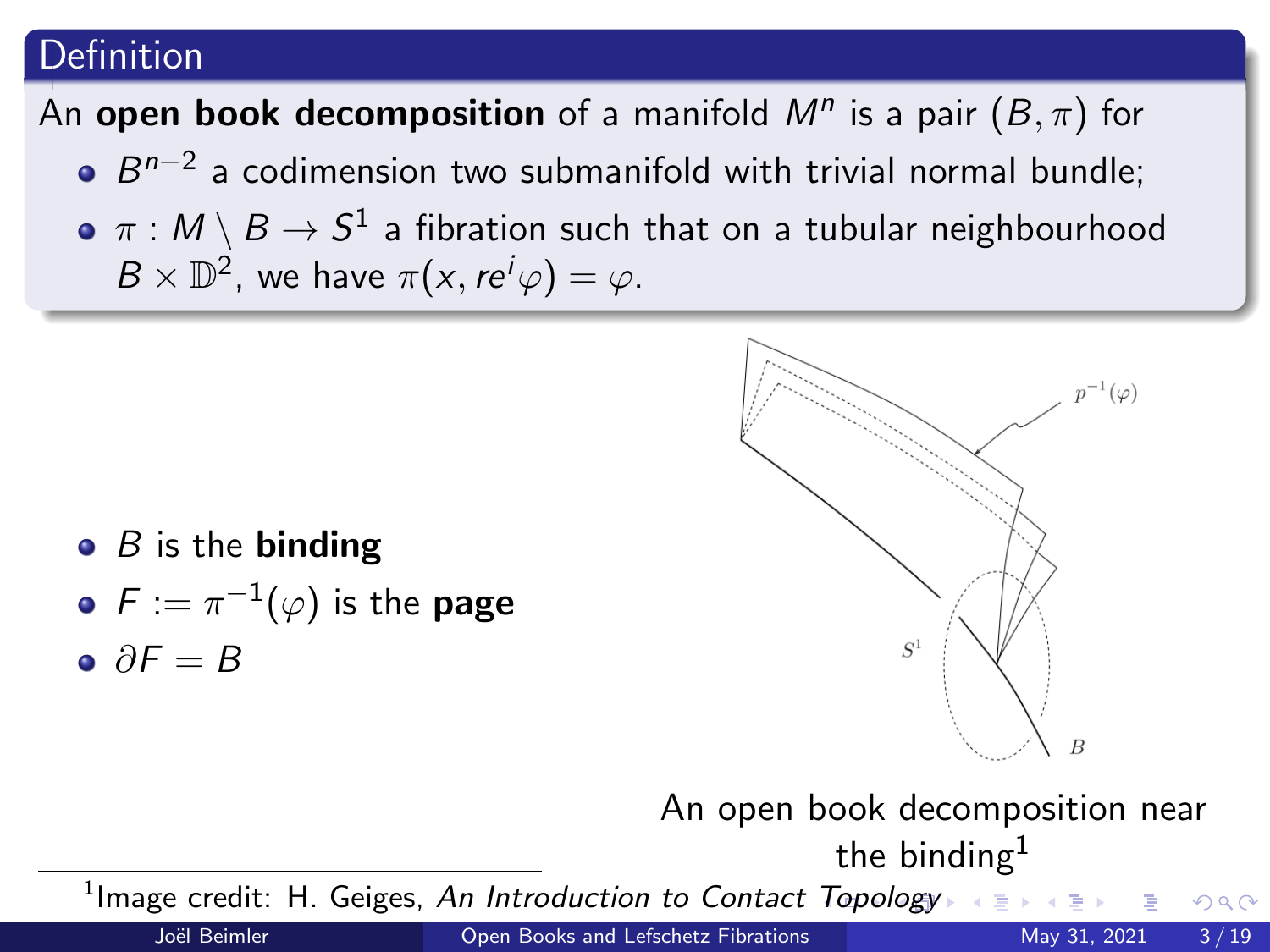$$
M = \mathbb{C}
$$
  

$$
B = \{0\}
$$
  

$$
\pi(z) = \frac{z}{|z|}
$$

 $299$ 

イロト イ部 トイモ トイモト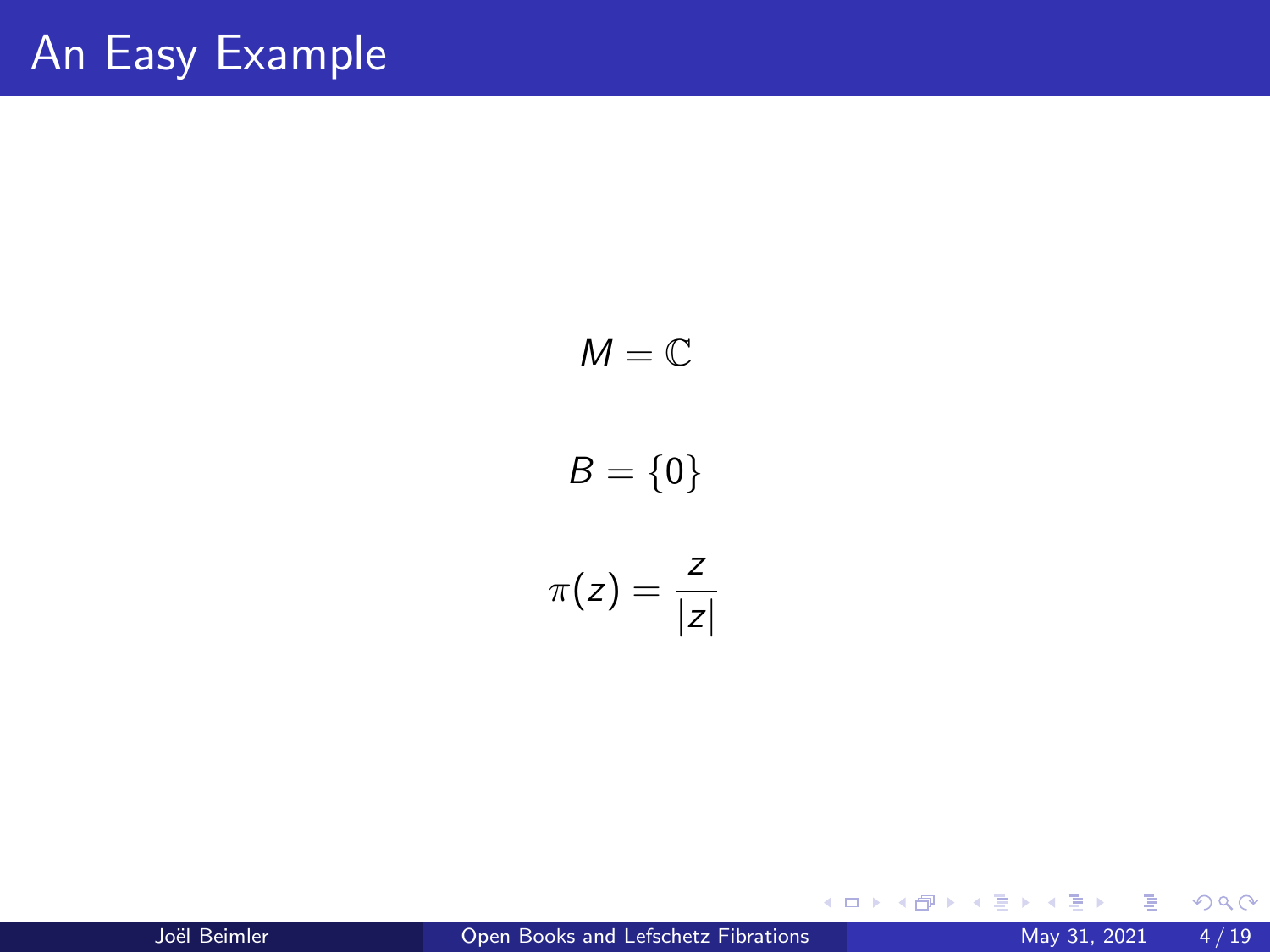Easy Ex  $\mu$   $c$  $B = 205$  $\frac{1}{10}$ :  $C(25 - 35)$  $rac{2}{z-e^{iq}}$ <br>  $rac{2}{z-e^{iq}}$ <br>  $rac{2}{z-e^{iq}}$ <br>  $rac{2}{z-e^{iq}}$ <br>  $rac{2}{z-e^{iq}}$ <br>  $rac{2}{z-e^{iq}}$ <br>  $rac{2}{z-e^{iq}}$ <br>  $rac{2}{z-e^{iq}}$ <br>  $rac{2}{z-e^{iq}}$ ⇁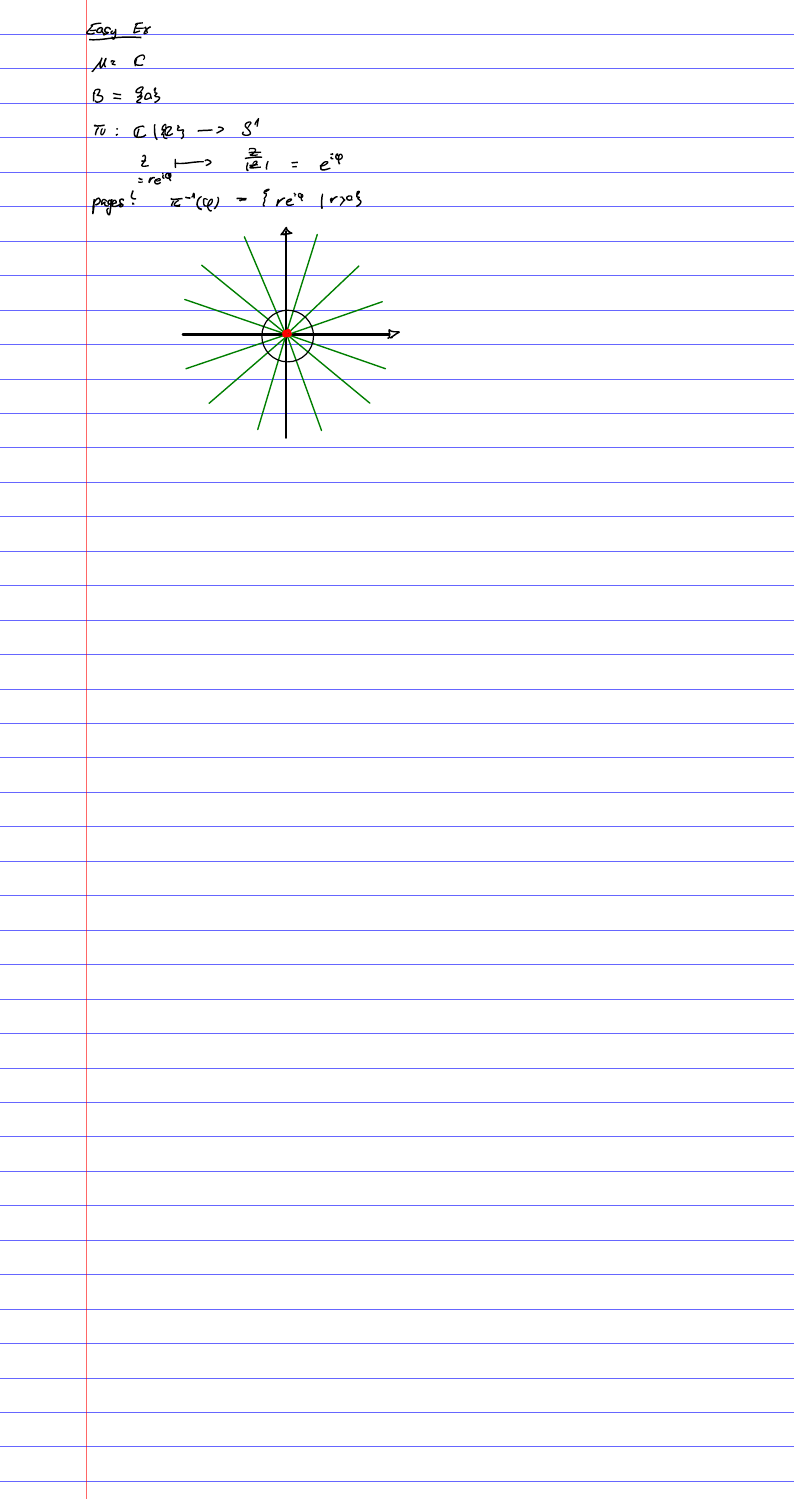Let  $f : M \to \mathbb{C}$  be a map transverse to the pages of the standard open book on  $\mathbb C$  so that 0 is in the image of f. Then setting

$$
B = f^{-1}(0), \qquad \pi(x) = \frac{f(x)}{|f(x)|}
$$

defines an open book decomposition of M.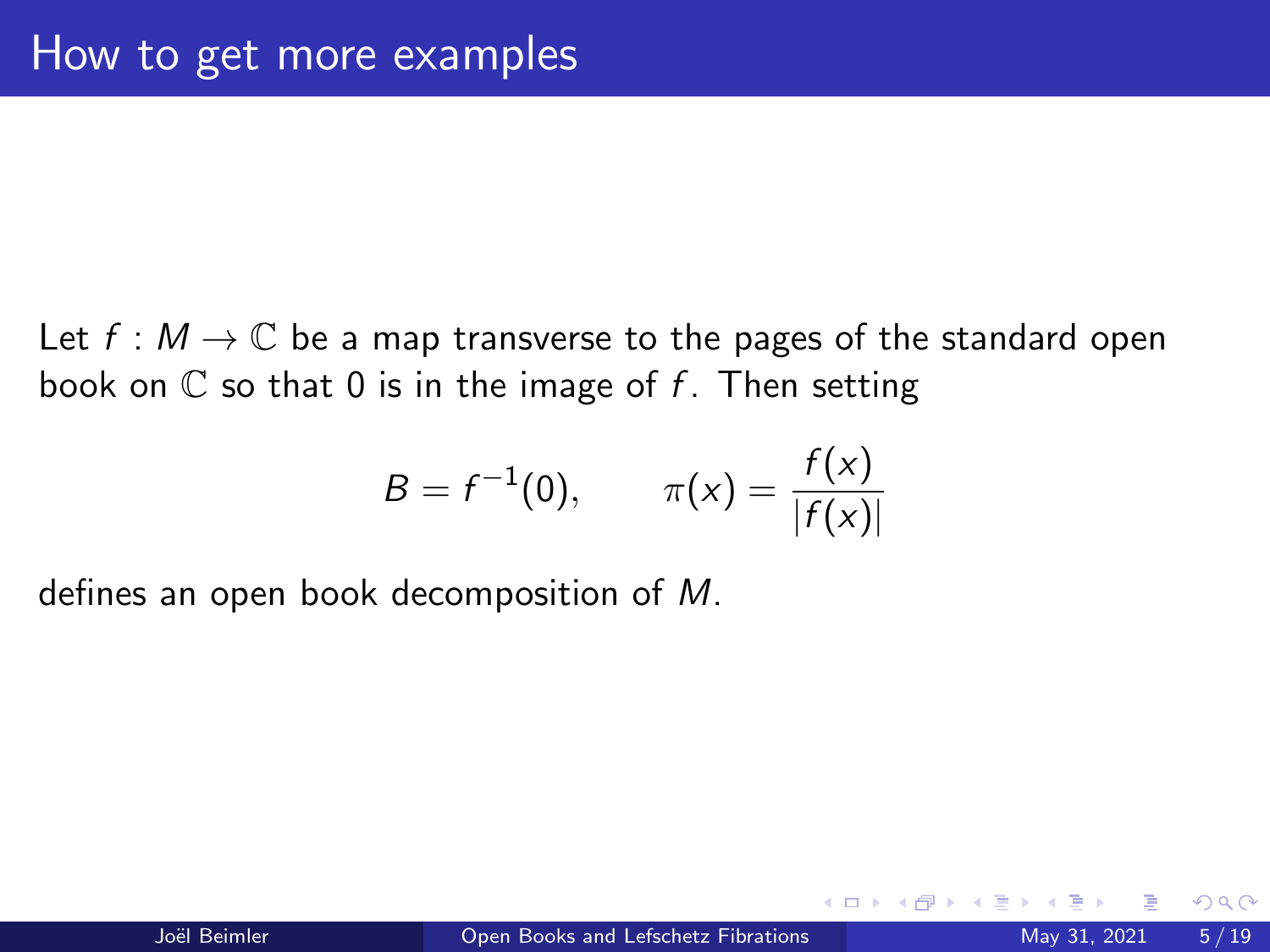$$
M = S3 = \{ (z1, z2) \in \mathbb{C}^2 \mid |z1|2 + |z2|2 = 1 \}
$$
  

$$
f : S3 \to \mathbb{C}, \quad f(z1, z2) = z1
$$
  

$$
f-1(0) = \{ (0, z2) \mid |z2| = 1 \} = S1 = B
$$

4 D F

∢母→  $\rightarrow$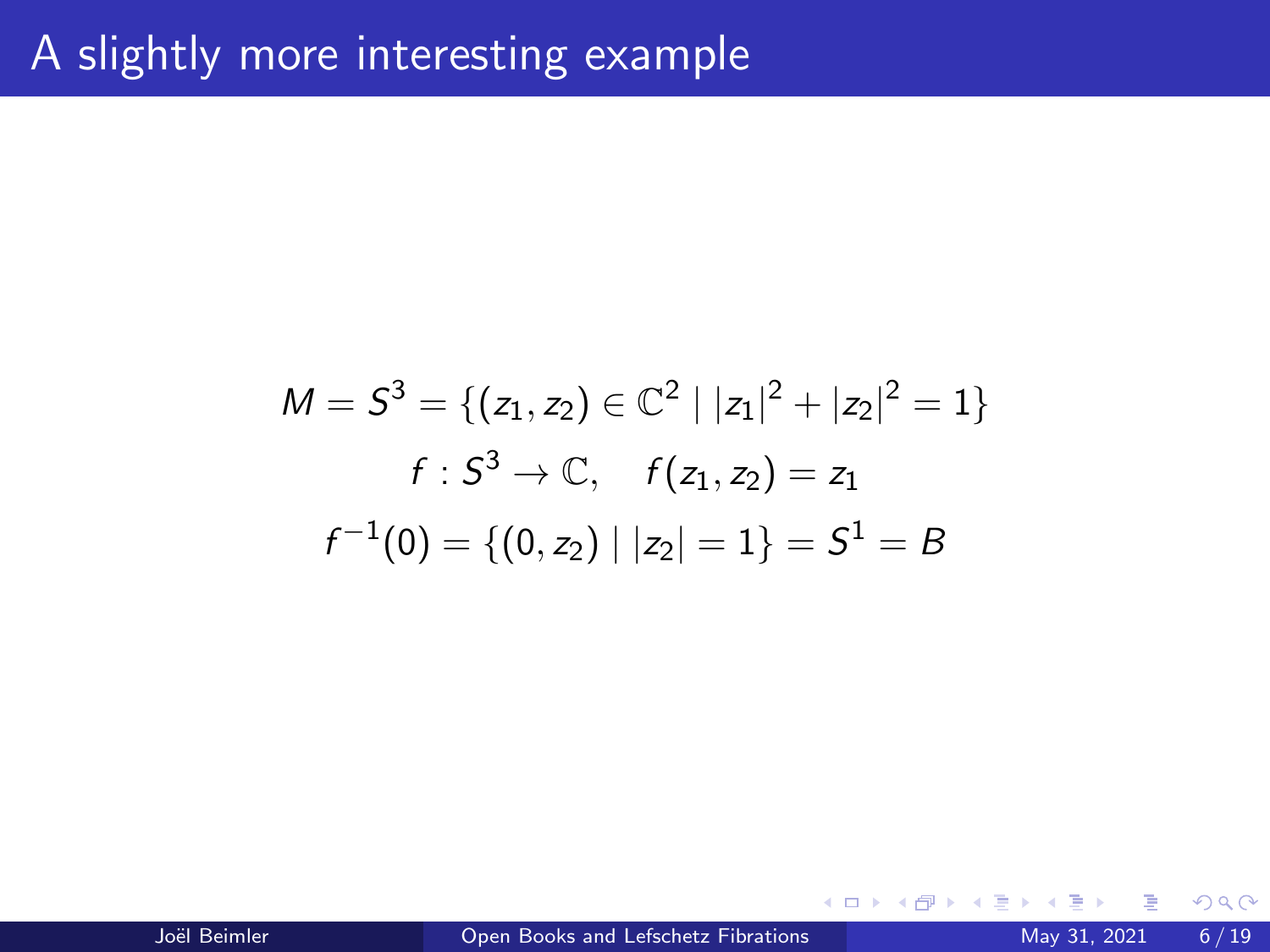$52$  $S^{\frac{b}{2}}$   $\left( \frac{g}{f} \frac{g}{f} \right)$   $\left| \frac{f}{f} \frac{g}{f} \right|^{2}$   $\left| \frac{g}{f} \frac{g}{f} \frac{g}{f} \right|^{2}$  $f: \mathcal{S}^3 \longrightarrow \mathbb{C}$  $(27, 24)$  -  $31$  $\Rightarrow$   $\beta = f'(0) = f(0, t_2) e 3^3 \xi \leq 1$ ,  $\pi : S^3 \setminus S \longrightarrow S^4$ <br>( $\frac{1}{6}a_1 \neq b_1 \longrightarrow \frac{2a_1}{1241}$  $log_2: \pi^2(e) = \frac{8(1-e^x)e^{i\phi}}{e}$ ,  $e\sqrt{|\zeta_2|} \leq 1$  $= 0^2$  $S = R^{5}$   $U$   $\{55\}$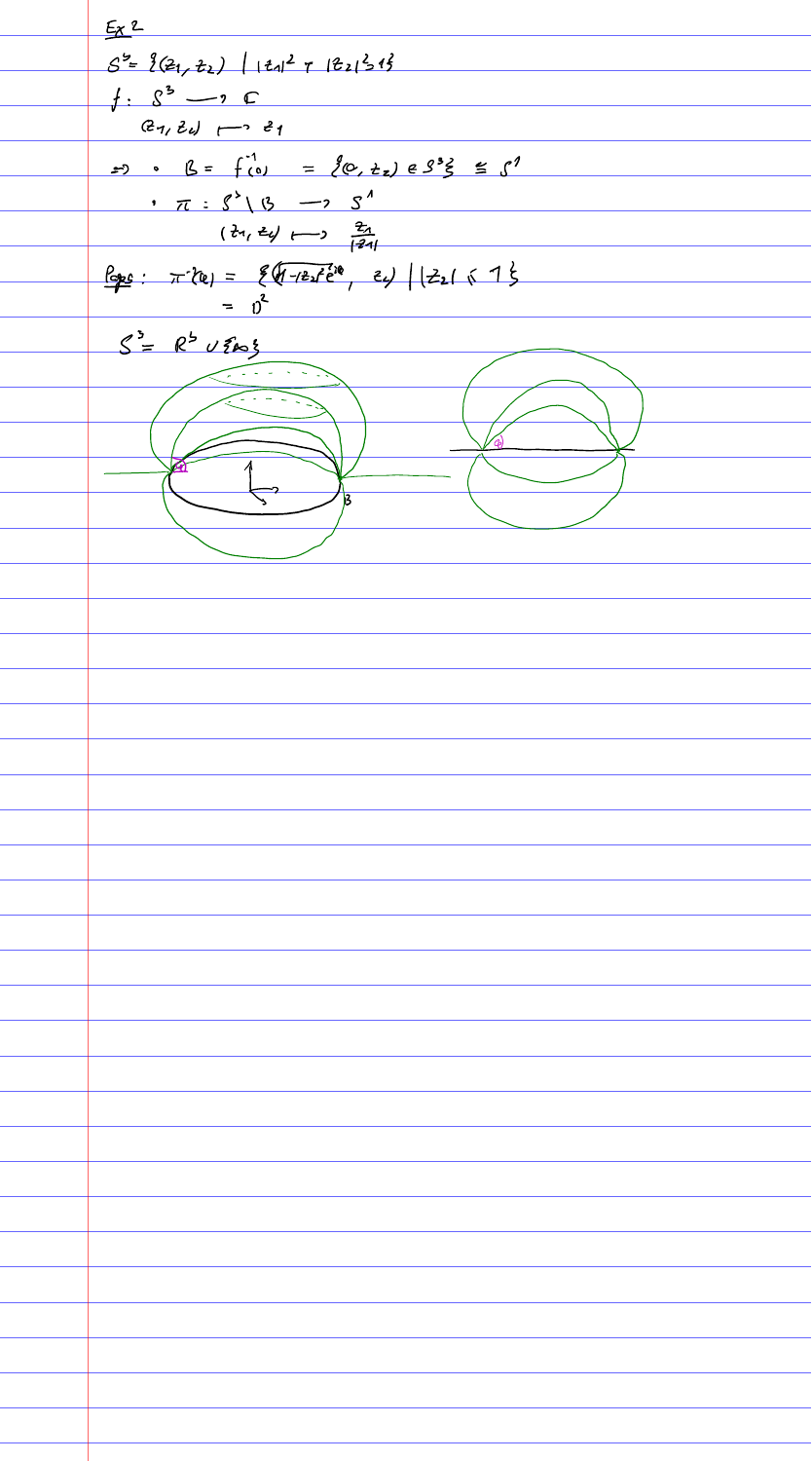We can reconstruct (up to diffeomorphism) an open book decomposition from the pages and information about how they glue together as they move around the binding:

#### **Definition**

An abstract open book  $(\bar{F}, \psi)$  consists of a manifold  $\bar{F}^n$  with nonempty boundary and  $\psi \in \text{Diff}(F, \partial F)$  equal to id near  $\partial F$ .  $\psi$  is called the monodromy.

## Definition

The **mapping torus** associated to F and  $\psi \in \text{Diff}(F)$  is

$$
F(\psi) = F \times [0, 2\pi] / ((x, 2\pi) \sim (\psi(x), 0)).
$$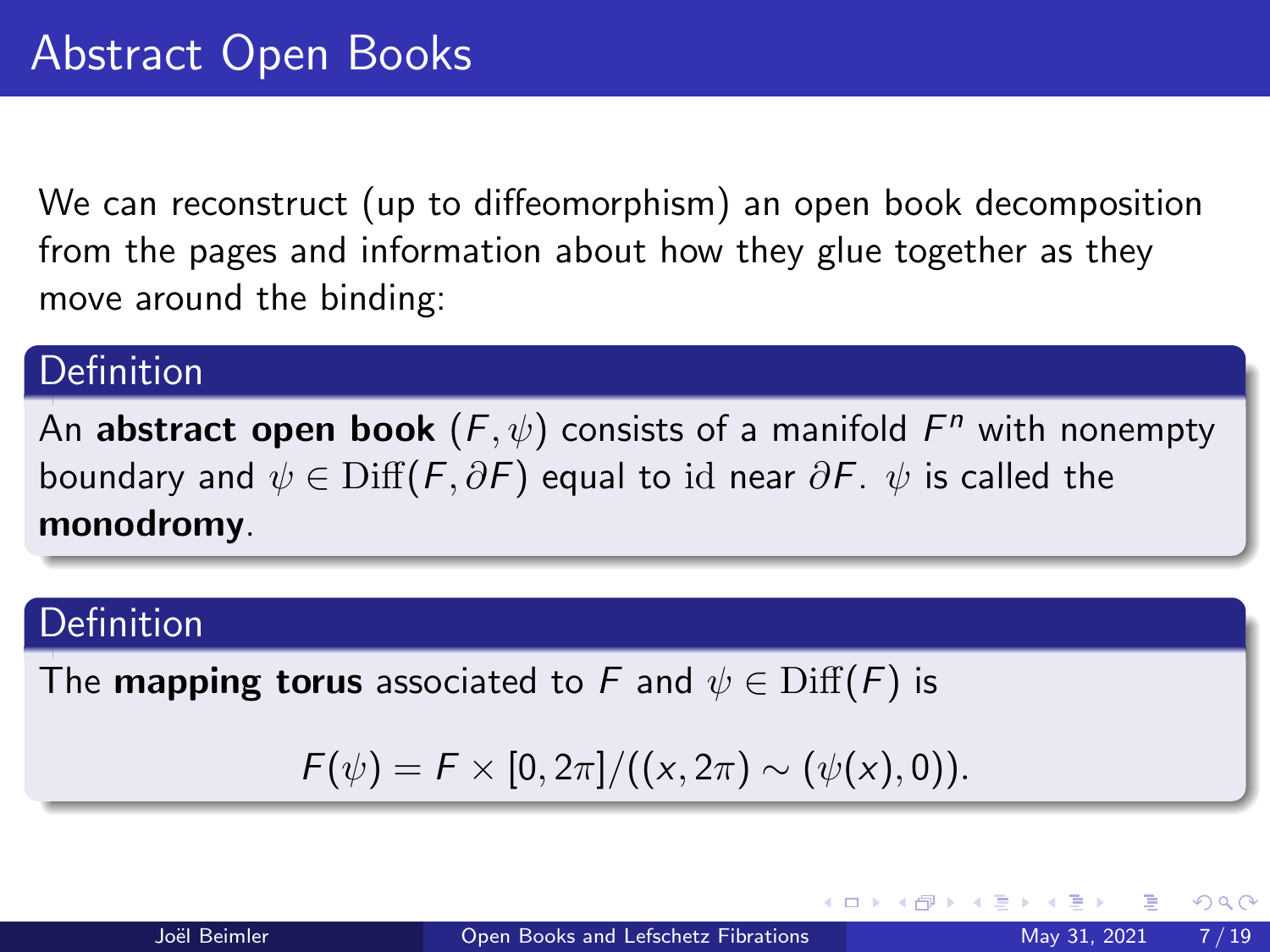#### Theorem

Given an abstract open book  $(F<sup>n</sup>, \psi)$ , the  $(n + 1)$ -manifold

$$
OB(F, \psi) = F(\psi) \cup_{\partial F \times S^1} (\partial F \times \mathbb{D}^2)
$$

carries an open book decomposition with binding  $B \cong \partial F$ , pages  $\cong F$ .

Open book on  $S^3$  from before: page  $D^2$ , monodromy  $\mathrm{id}_{D^2}.$ We'll abuse notation from here on and let  $OB(F, \psi)$  refer to both the glued manifold and the open book decomposition induced on it.

つひい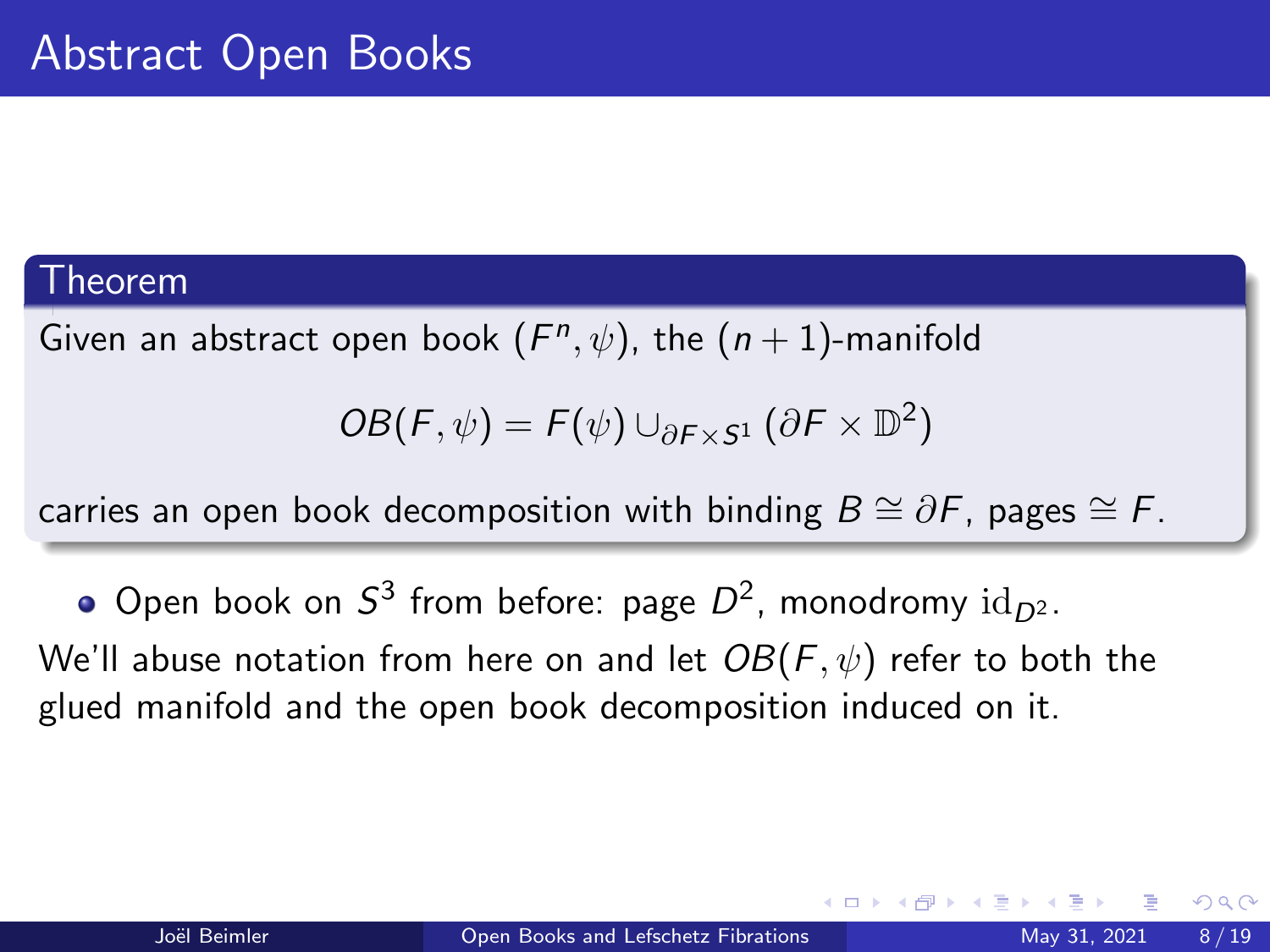"Odd-dimensional cousin of symplectic geometry"

## Definition

A contact structure  $\xi$  on a manifold  $M^{2n+1}$  is a codimension-one distribution of  ${\mathcal T} M$  such that for any  $\alpha \in \Omega^1(M)$  locally satisfying  $\xi = \ker \alpha$ , we have

$$
\alpha\wedge(d\alpha)^n\neq 0.
$$

Any such  $\alpha$  is called a **contact form**.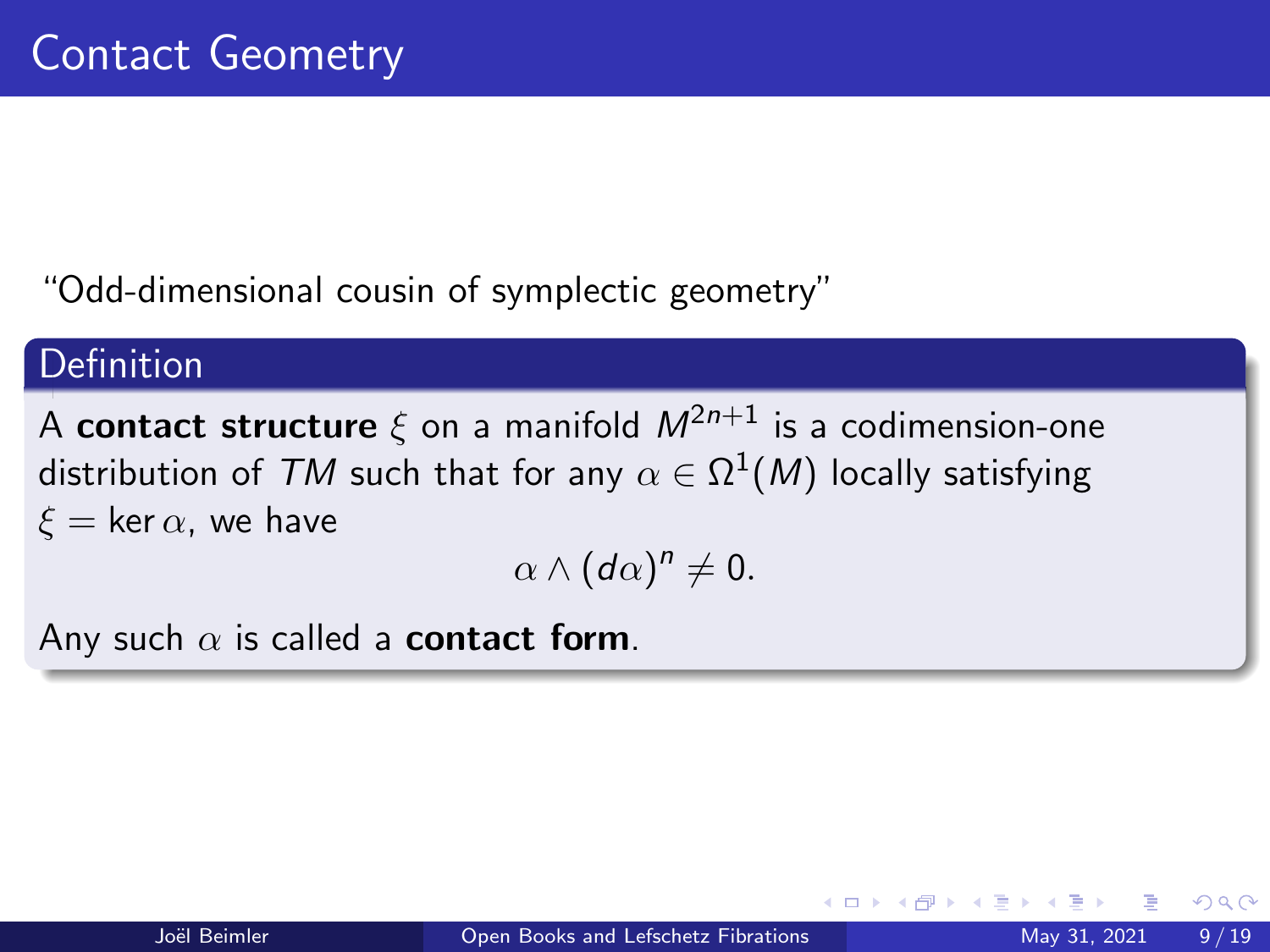$\bullet$  (W,  $\omega$ ) a symplectic manifold such that  $\omega = d\lambda$  near  $\partial W$ 

• Vector field  $V_{\lambda} \in \mathfrak{X}(W)$  defined by

$$
\imath_{V_{\lambda}}\omega=\lambda
$$

#### is transverse to ∂W

Then  $\lambda$  is a contact form on  $\partial W$ . We say  $W$  has contact-type boundary.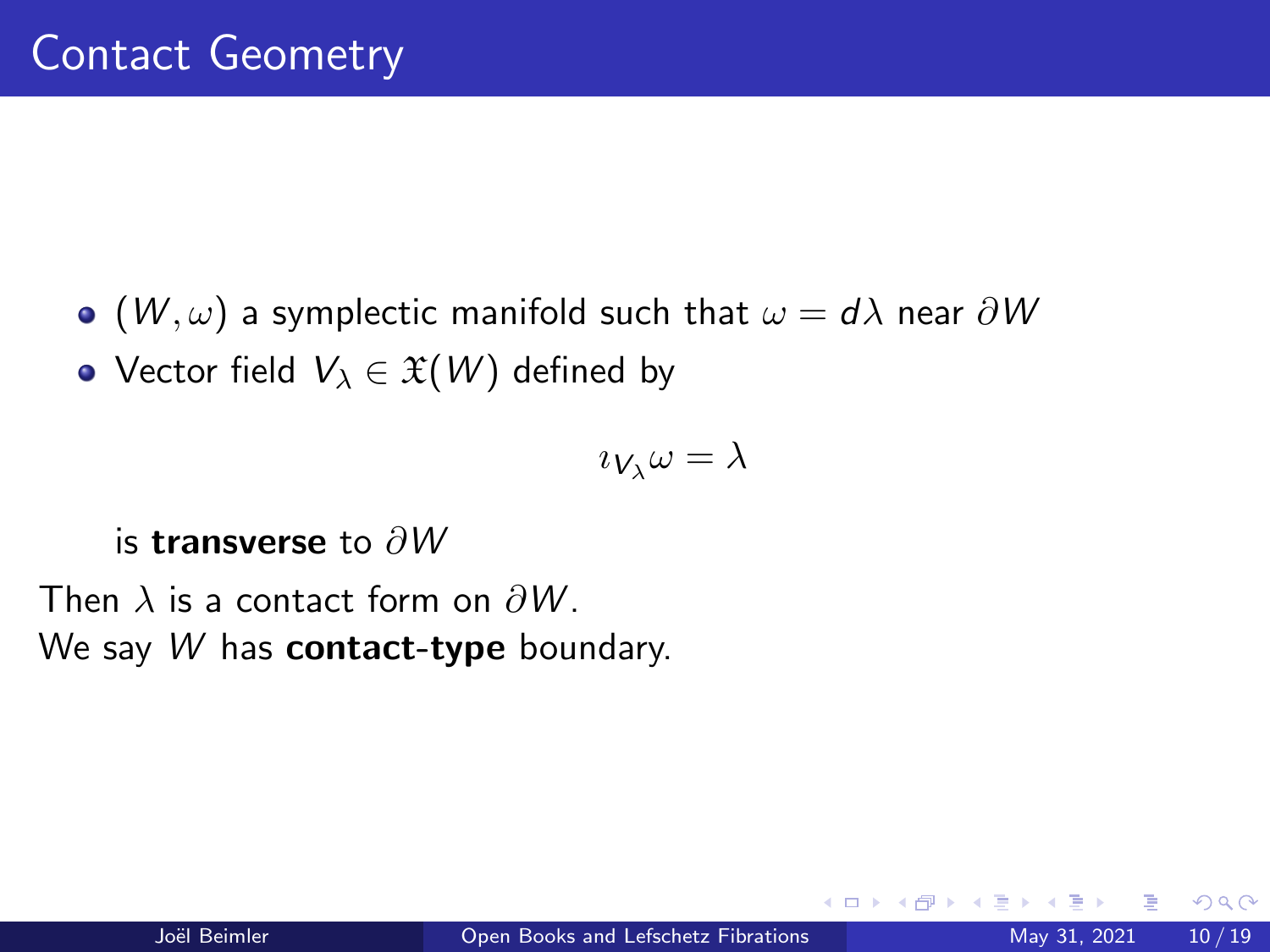## **Definition**

A contact manifold  $(M, \xi = \ker \alpha)$  is **supported by** an open book decomposition  $(B, \pi)$  of M if

- $d\alpha$  is symplectic on the pages  $\pi^{-1}(\varphi);$
- $\bullet$   $\alpha$  is contact on  $B$ .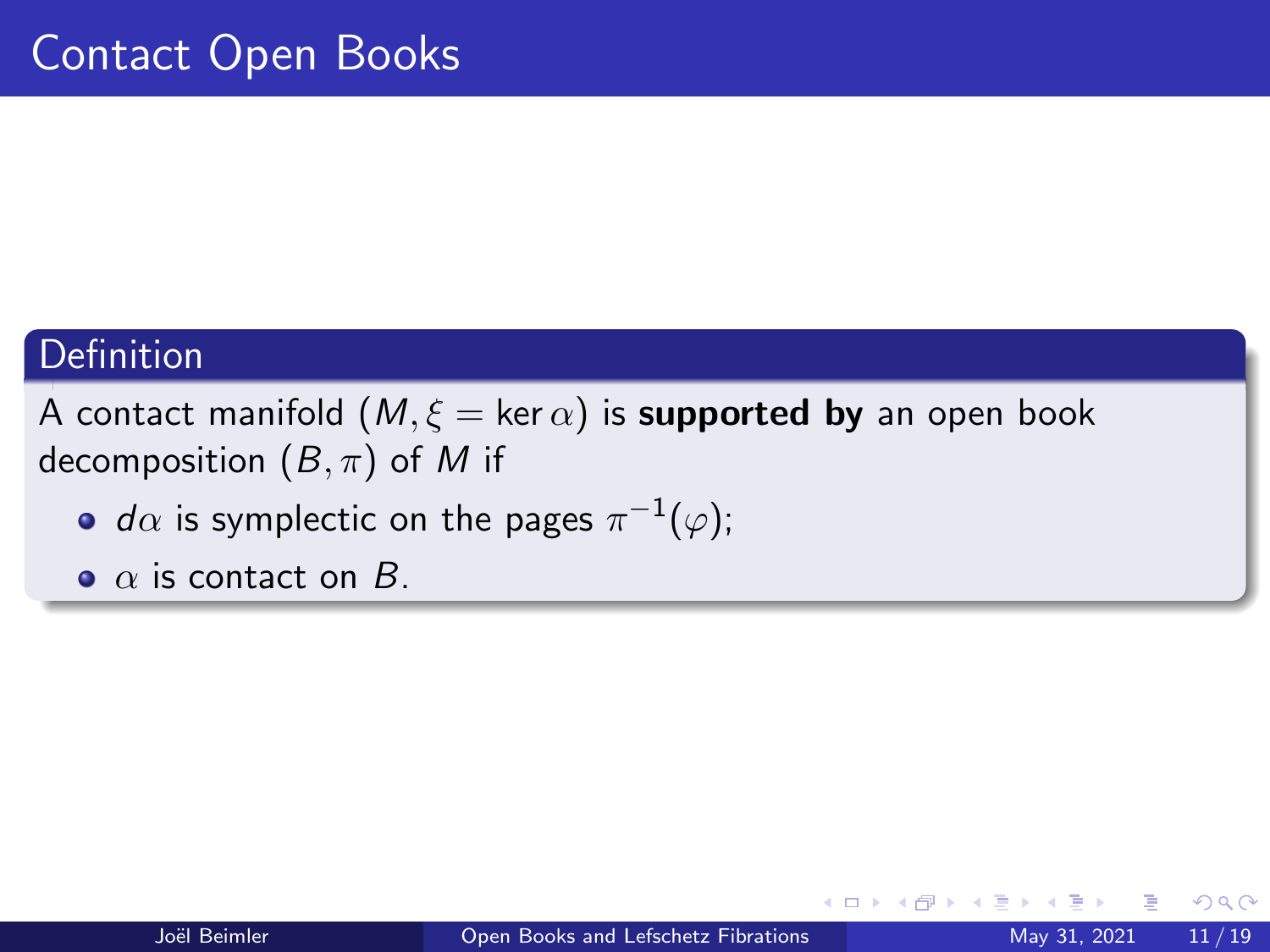- $(W^{2n},d\lambda,V_{\lambda})$  Liouville domain: compact exact symplectic manifold such that  $V_\lambda$  as in  $\imath_{V_\lambda}d\lambda=\lambda$  is outward pointing on  $\partial W;$
- $\bullet \psi \in \text{Symp}(W, d\lambda; \partial W)$  equal to id near  $\partial W$ ;

## Theorem (Giroux)

Then  $OB(W, d\lambda; \psi)$  carries a contact structure supported by the open book decomposition.

 $OB(W, d\lambda; \psi)$  is thus a  $(2n + 1)$ -manifold with

- Liouville domains  $(W, d\lambda)$  as pages
- so that  $\lambda$  is contact on the binding  $B = \partial W$ .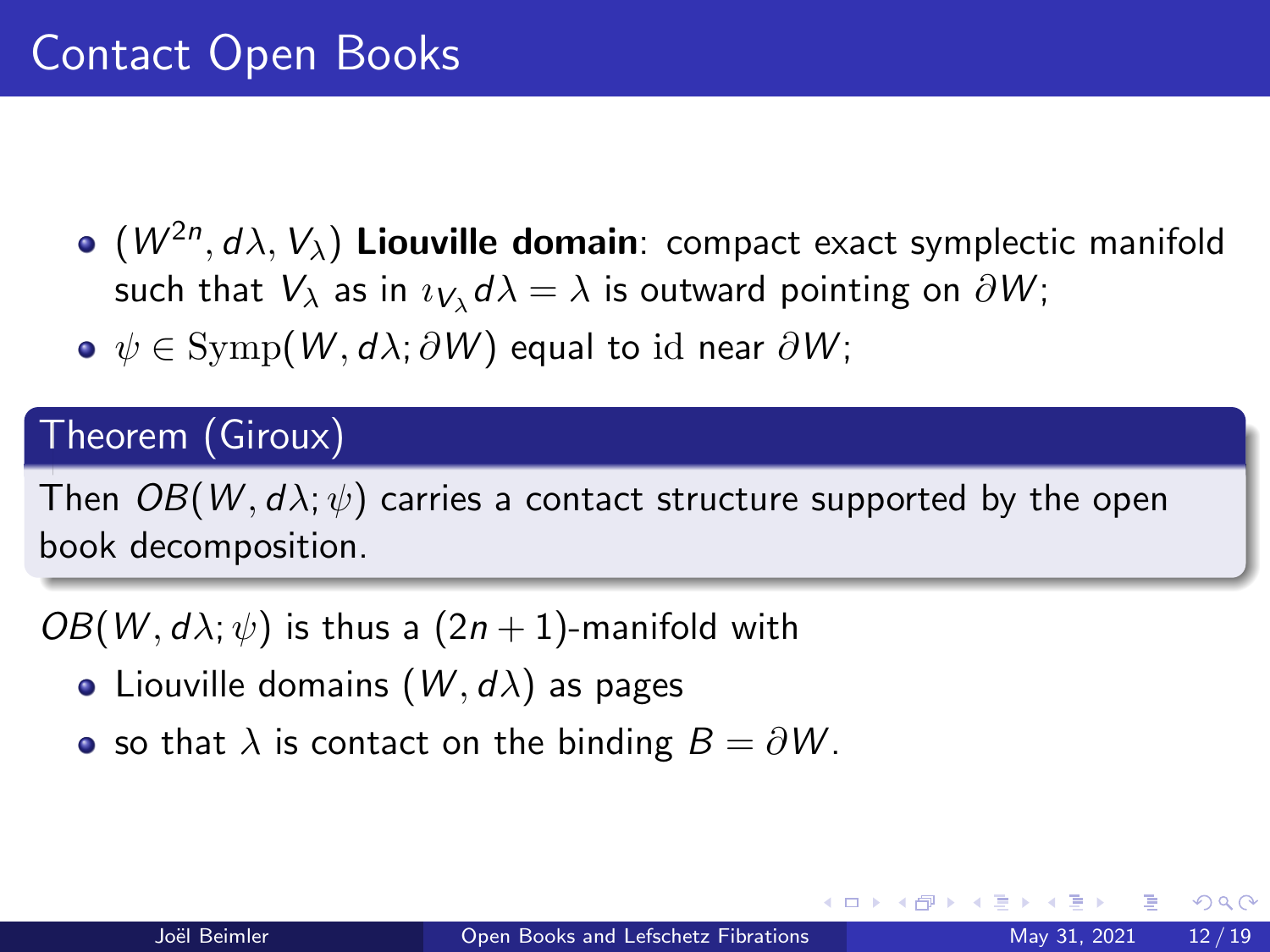- (Giroux) Every compact contact manifold  $(M^{2n+1}, \xi)$  admits a supporting open book with (2n-dimensional) Liouville domains as pages.
- Contact structures supported by the same open book are isotopic.

### Giroux Correspondence

Let  $M^3$  be a closed oriented 3-manifold. There is a bijective correspondence between

 ${^\{\text{Oriented}}\,$  contact structures on M up to isotopy  $}$ 

and

{Open book decompositions of M up to "positive stabilization" }.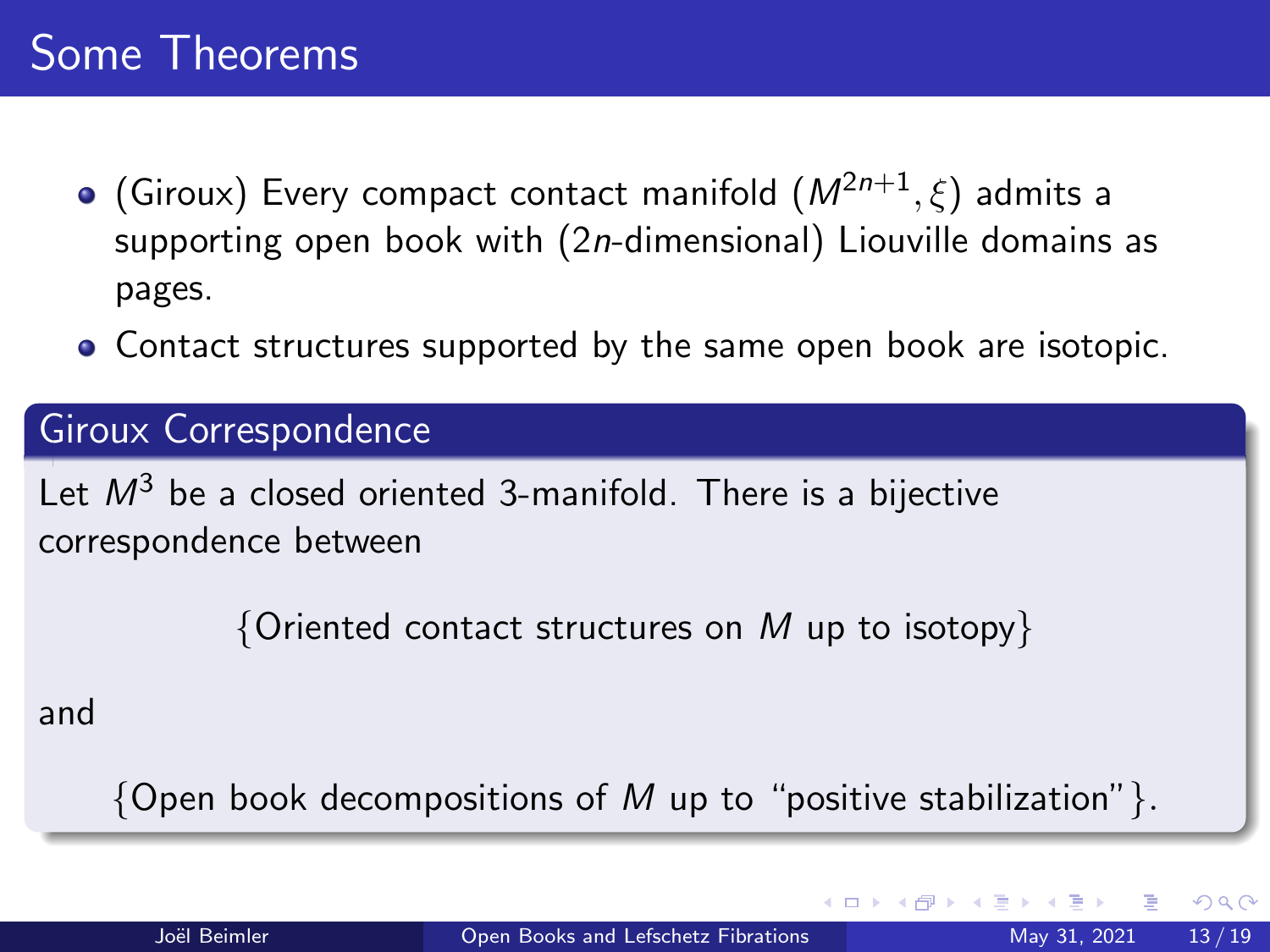## Definition

A Lefschetz fibration  $f: W^{2n} \to \mathbb{D}^2$  is a smooth map with finitely many critical points near which there are complex charts in which  $f$  can be written as

$$
f(z_1,\ldots,z_n)=z_1^2+\ldots+z_n^2.
$$

 $\bullet$  A Lefschetz fibration is (exact) symplectic if W carries an exact symplectic form  $d\lambda$  making the fibres into Liouville domains.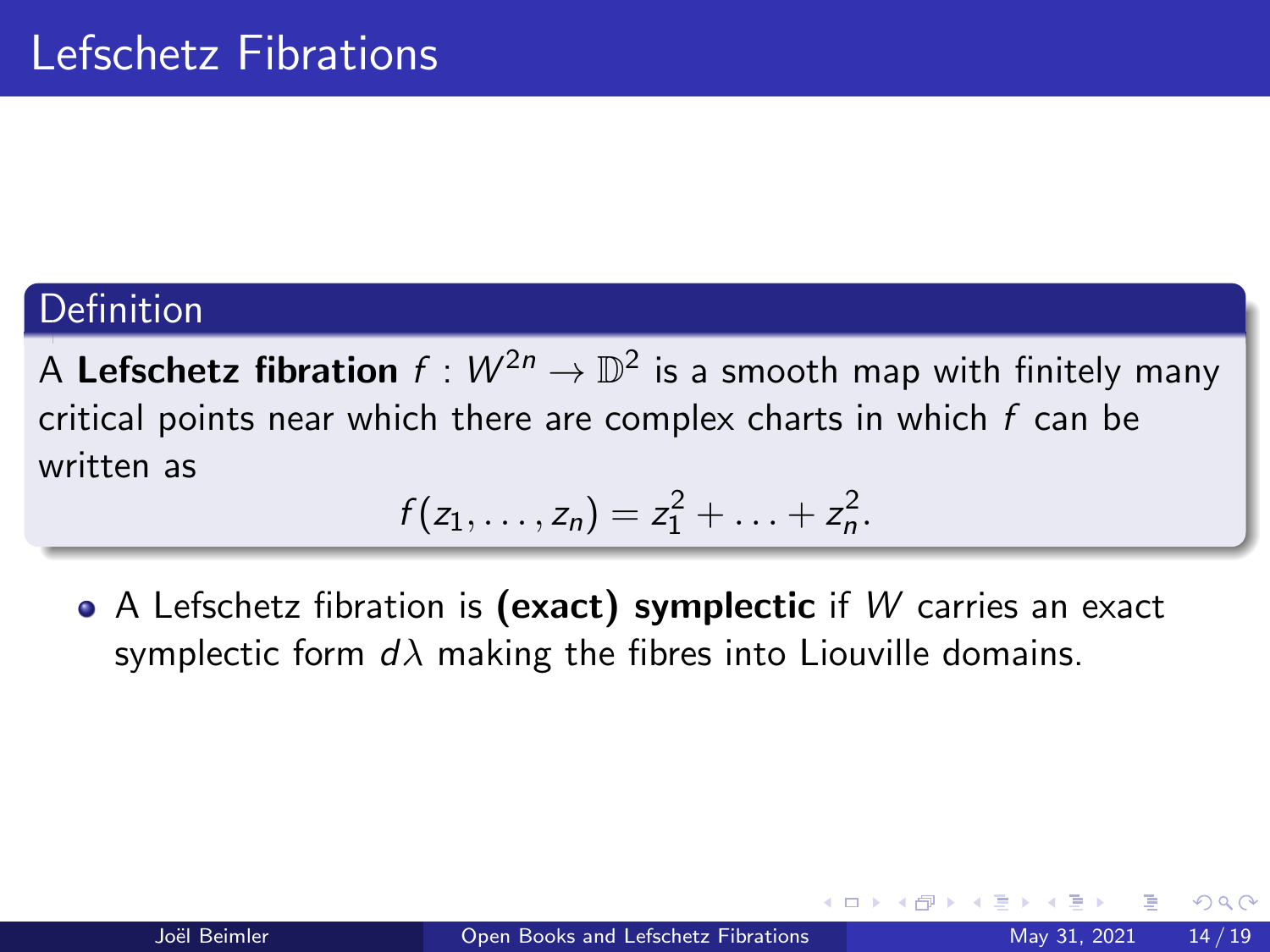

<sup>2</sup>Image credit: C. Wendl, *Holomorphic Curves in Low Dimensions*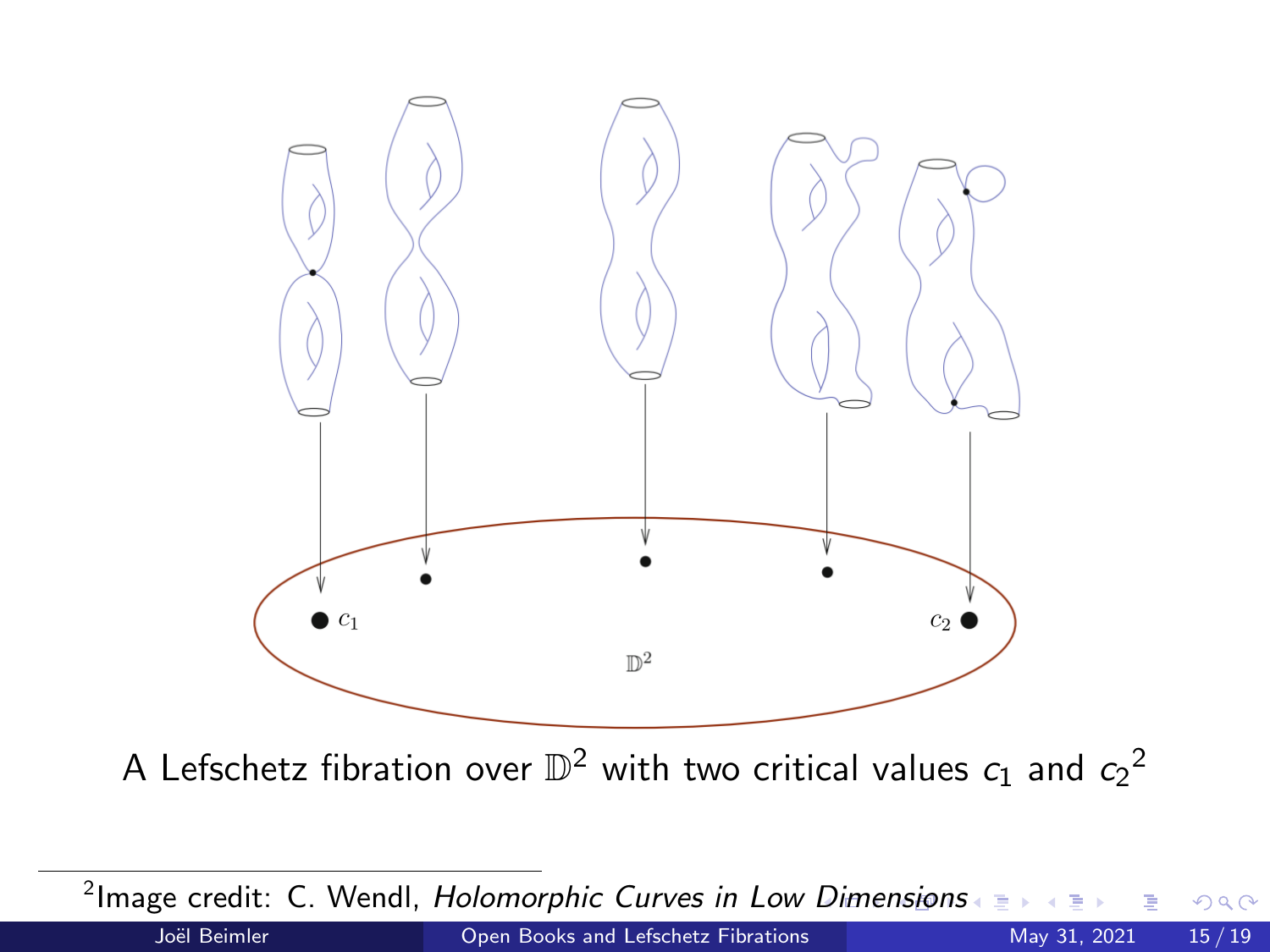We consider Lefschetz fibrations whose fibres  $\mathit{F_z} = f^{-1}(z)$  have boundary; then W is a manifold with corners.  $\partial W$  consists of

 $\partial_{\sf v}W:=f^{-1}(\partial\mathbb{D}^2)$ ; fibre bundle over  ${\sf S}^1$ , so of the form  $\partial_{\sf v}W\cong{\sf F}(\psi).$  $\partial_h W := \bigcup_{z \in \mathbb{D}^2} \partial F_z$ ;  $\mathbb{D}^2$  contractible, so  $\partial_h W \cong \partial F \times \mathbb{D}^2$ .

These components meet in  $\partial(\partial_\nu W) = \partial(\partial_h W) = \bigcup_{z \in \partial \mathbb{D}^2} \partial \mathcal{F}_z \cong \mathcal{S}^1 \times \partial \mathcal{F}.$ 

$$
\implies \quad \partial W = \partial_V W \cup_{S^1 \times \partial F} \partial_h W
$$
  
=  $F(\psi) \cup_{S^1 \times \partial F} (\partial F \times \mathbb{D}^2).$ 

 $\psi$  is in fact the **monodromy** of f (depends on critical points of f).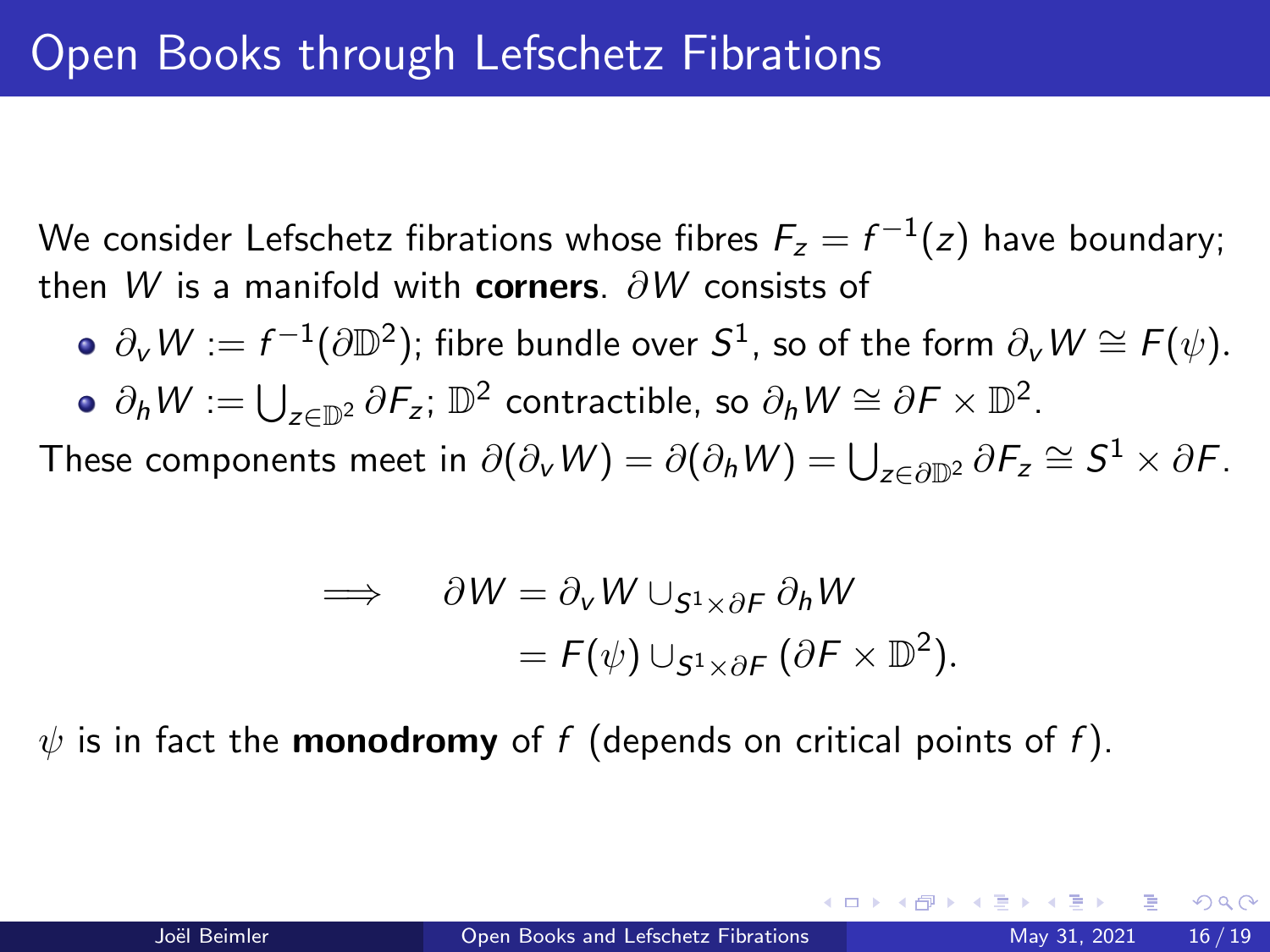To sum up:

- $f: (W^{2n+2}, \omega = d\lambda) \rightarrow \mathbb{D}^2$  symplectic Lefschetz fibration, monodromy  $\psi$ , fibre  $\mathit{F}^{2n}$  with  $\partial \mathit{F} \neq \emptyset$
- $\implies$  ∂W  $\cong$  OB(F, d $\lambda$ ;  $\psi$ ) is a contact manifold supported by the induced open book.

## Definition

A contact manifold  $(M,\xi)$  is **fillable** (mod. variations) if there exists  $(W, \omega)$  such that  $\partial W = M$  and  $\omega$  induces  $\xi$ .

 $\implies$  A symplectic Lefschetz fibration induces a certain kind of filling of the boundary of its total space.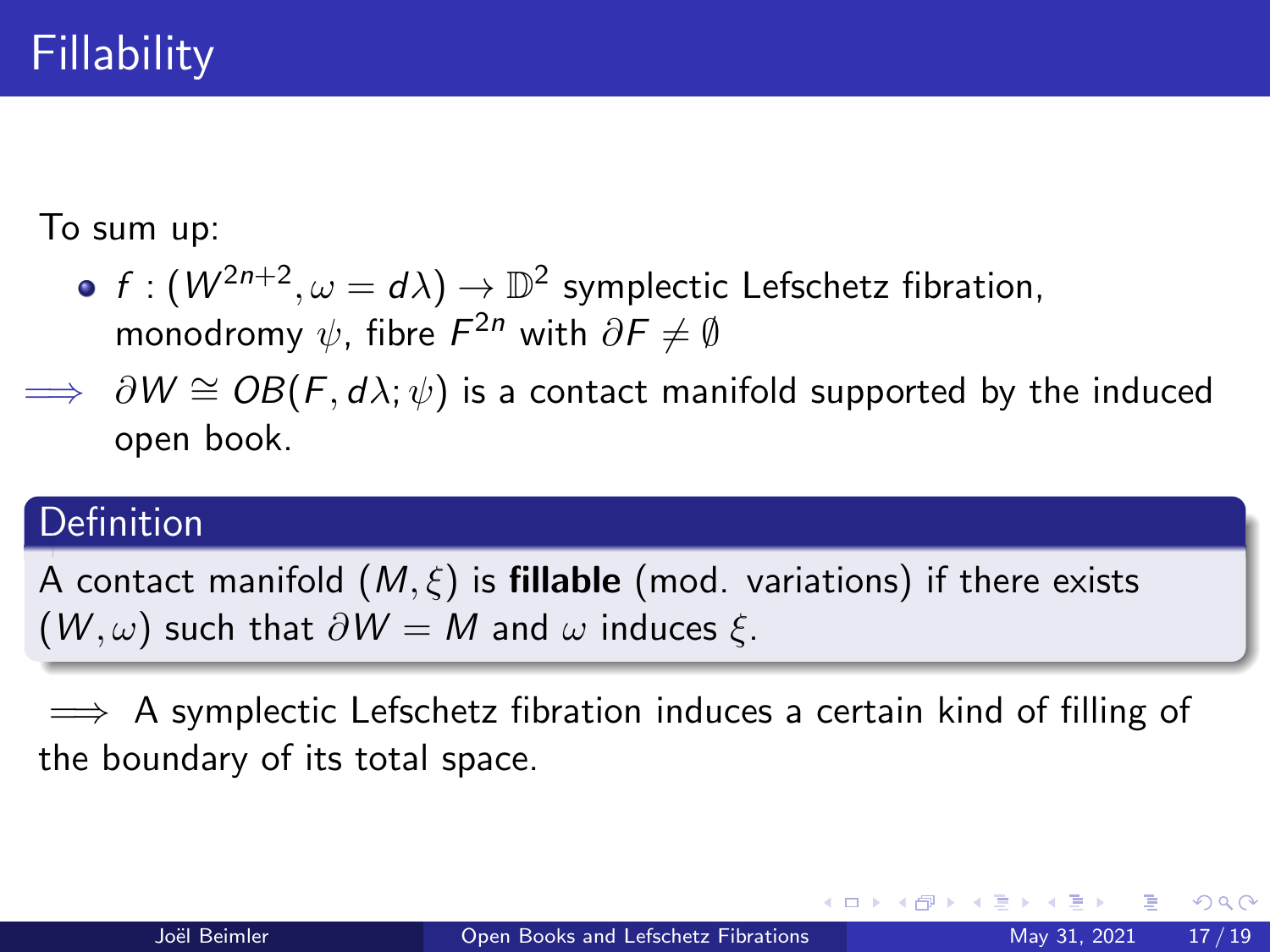- $V = \{(z_0, z_1, z_2) \in \mathbb{C}^3 \mid z_0^2 + z_1^2 + z_2^2 = 1\}$
- $f: V \to \mathbb{C}$  given by  $f(z_0, z_1, z_2) = z_0$  is a Lefschetz fibration
- Restrict to  $W = V \cap \mathbb{D}^6 \cong V \cap (\mathbb{D}^2 \times \mathbb{D}^4)$ , so that  $f : W \to \mathbb{D}^2$ .

 $\implies$  there is an open book of  $\partial W$ .

pages: Annuli

monodromy: "Square of a (right-handed) Dehn twist"  $\partial W = V \cap S^5$  is called a **Brieskorn manifold**.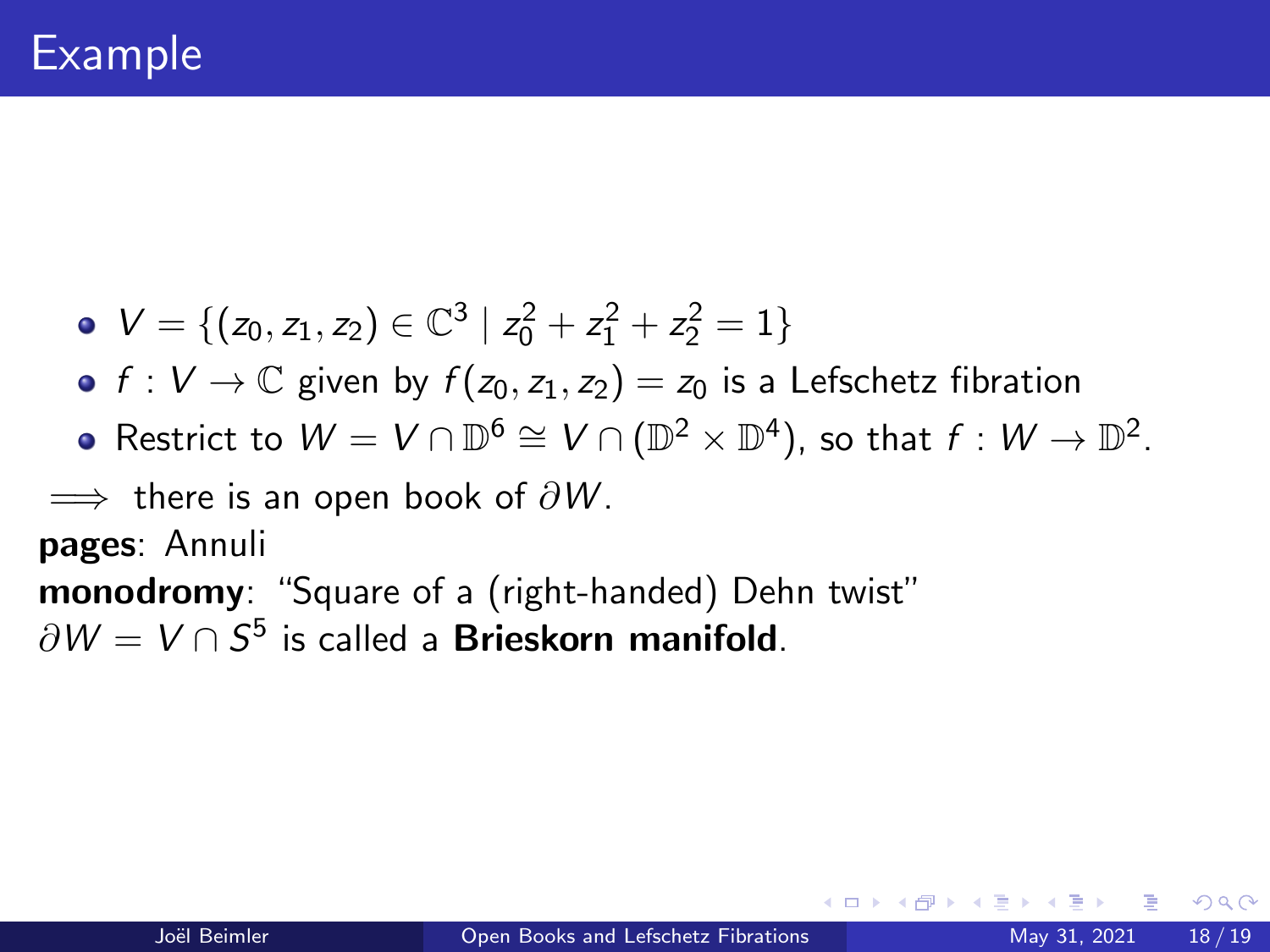

The monodromy of  $f$ 

B ×  $\mathcal{A}$  .

**K ロ ▶ K 御 ▶ K 舌**